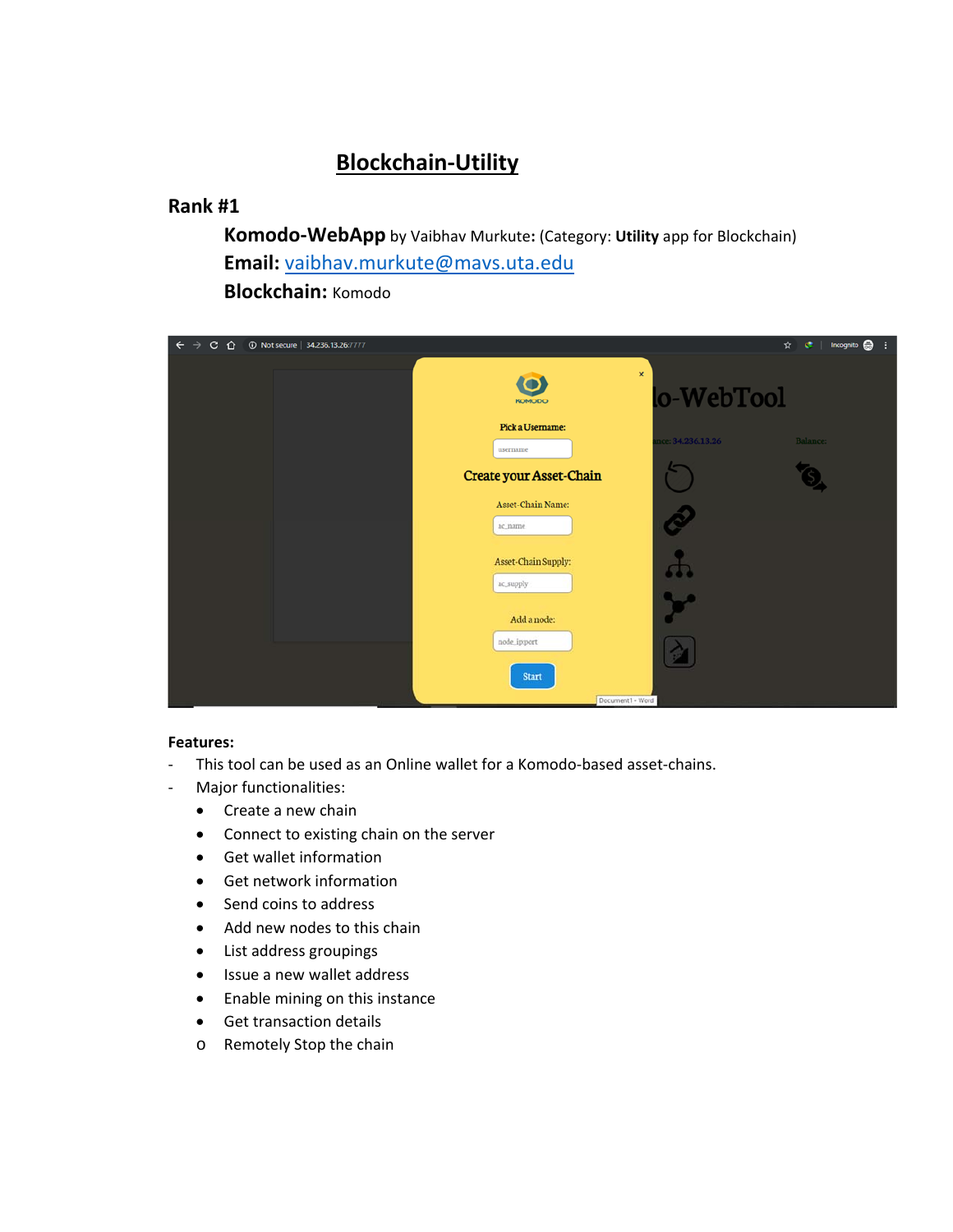**BlockRedit** by Mohammad Ali: (Category: Utility Application for Blockchain)

**Email:** ali.mohamedi2@mavs.uta.edu

#### **Blockchain:** Komodo

| BlockRedit                                    | Dashboard<br><b>LOGIN</b>                      |  |  |
|-----------------------------------------------|------------------------------------------------|--|--|
| Homepage<br>٠<br>Quick Cash<br>$\tau_{\perp}$ | Welcome to BlockRedit.                         |  |  |
|                                               | <b>Exchange Rate</b>                           |  |  |
|                                               | Price<br>SO <sub>1</sub>                       |  |  |
|                                               | Crypto Account<br><b>Bank Account</b>          |  |  |
|                                               | Current Balance<br>Current Balance<br>SO.<br>Ò |  |  |

- ‐ Users can use this app to convert cash to crypto‐coins. (For cash, it has to be linked to bank account).
- ‐ This project can be extended to create a Payment Gateway or Coin conversion portal to exchange various coins, (like atomic swaps in Komodo).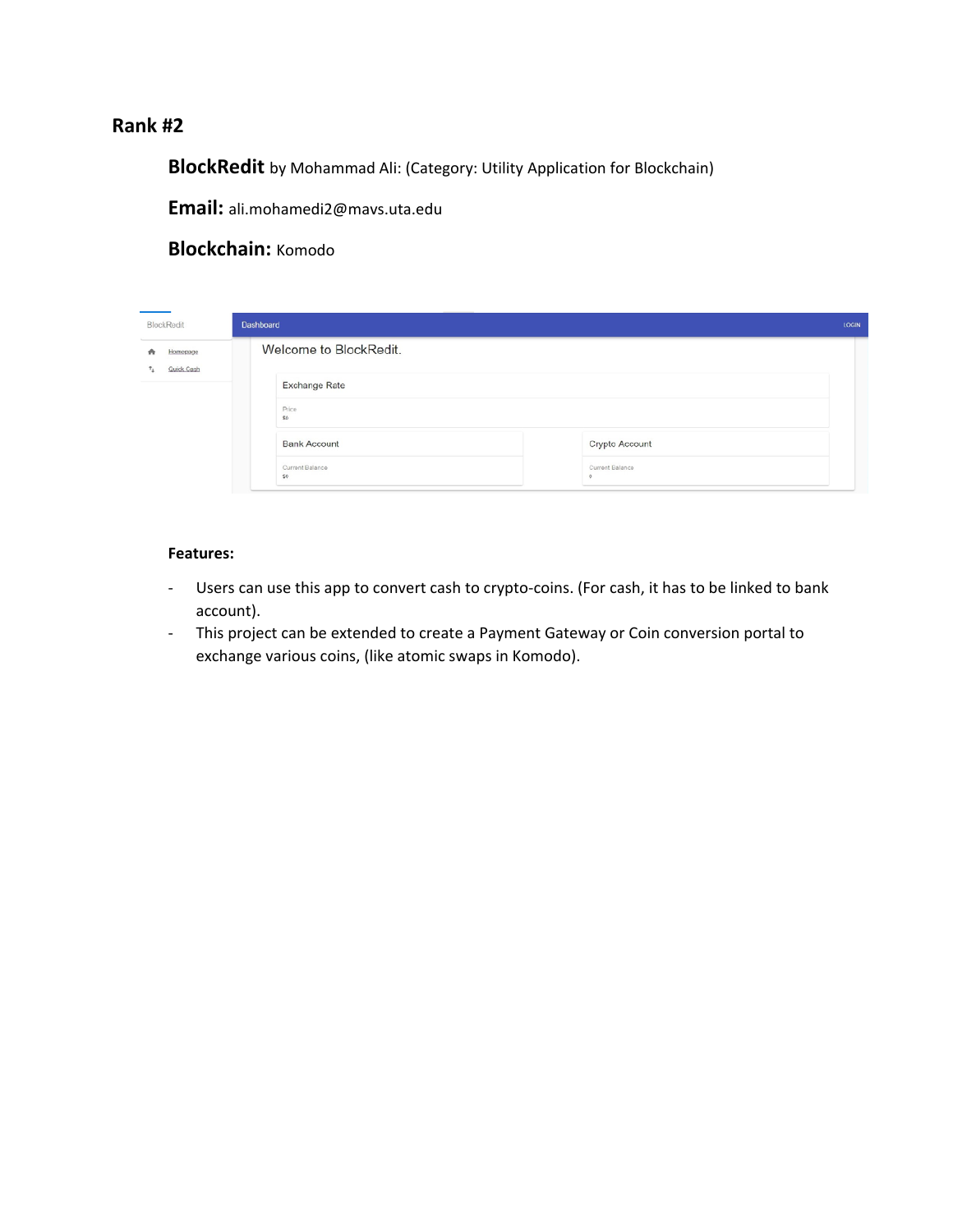# **Blockchain‐Game**

## **Rank #1**

**Giffy's Lotto (Lotto Raffle)** by Giffy Chris: (Category: **Trivia Game** with Blockchain)

**Email:** giffy.chris@mavs.uta.edu

## **Blockchain:** Komodo

| c.<br>⇧ | <b>1</b> Not secure   34.236.13.26/giffylotto/                                                |                                                                                                        | ☆<br>$\mathbf{C}$<br>Incognito                    |  |
|---------|-----------------------------------------------------------------------------------------------|--------------------------------------------------------------------------------------------------------|---------------------------------------------------|--|
| Ж       |                                                                                               | <b>Giffy's Lotto</b><br><b>Pseudonymously Win Big!</b>                                                 |                                                   |  |
|         | Lucky <sub>6</sub><br>6 numbers to change your fortune!<br>Draw will take place in<br>13m 51s | <b>Blind Raffle</b><br><b>Winner Takes it All!</b><br>Draw will take place in<br>13m 51s               | <b>Scratch Card</b><br>Scratch your way to Moola! |  |
|         |                                                                                               | <b>Check Disbursement logs</b><br>Check transaction IDs of all payouts from the<br>company to winners. |                                                   |  |

- ‐ Trivia‐gambling game, with 3 subparts:
- ‐ **Lucky 6 and Blind Raffle:** Players buy a ticket with GIFFYCOINs for a lucky draw that happens every 15 mins. If Player's ticket wins, he gets the wining reward.
- ‐ **Scratch Card:** Player can buy a scratch card, which may have some coin reward on it.
- ‐ App also checks whether a previous transaction‐id is not being used multiple times.
- ‐ **Disbursement logs:** Anyone can check the disbursement logs, which shows previous coin disbursements.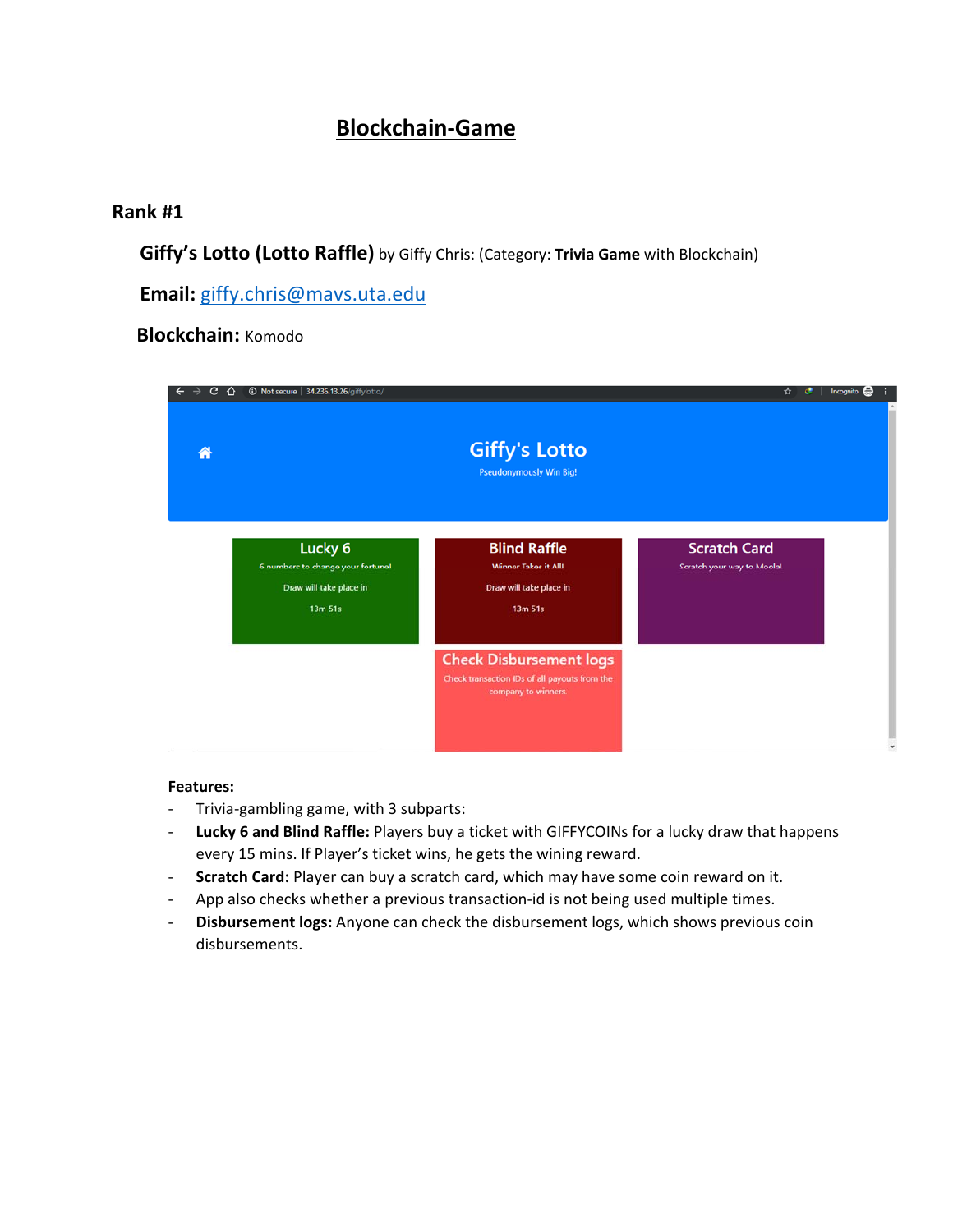## **Crypto‐Rock‐Paper‐Scissor** by Lalit Jayavantt Goski

**Email:** lalitjayavantt.goski@mavs.uta.edu

 **Blockchain:** Komodo

| CRYPTO-RPS: ROCK, PAPER, SCISSORS!<br>Submit your name and wallet address to begin the game. Select either rock, paper, or scissors when prompted. Your opponent will do the | same. Rock beats scissors, scissors beats paper, and paper beats rock. Good luck, and have funl |                                    |                                     |
|------------------------------------------------------------------------------------------------------------------------------------------------------------------------------|-------------------------------------------------------------------------------------------------|------------------------------------|-------------------------------------|
| one<br><b>PLAYER 1</b>                                                                                                                                                       | <b>SUBMIT</b><br><b>WAITING ON PLAYER 1 AND</b><br>PLAYER 2.                                    | RButowrThdrJde97et7oex6r8H8TA1xKnY | <b>START</b><br>PLAYER <sub>2</sub> |
| You can chat with your opponent here!<br>1 has left the game.                                                                                                                |                                                                                                 |                                    |                                     |
|                                                                                                                                                                              |                                                                                                 |                                    |                                     |
|                                                                                                                                                                              |                                                                                                 |                                    | <b>SEND</b>                         |
|                                                                                                                                                                              | <b><i><u>DIITT CAME</u></i></b>                                                                 |                                    |                                     |

- ‐ Players can chat with each other
- ‐ Winner will be awarded coins
- ‐ Players cannot see each other's screen.
- ‐ A player can withdraw refund or wait more to get an opponent.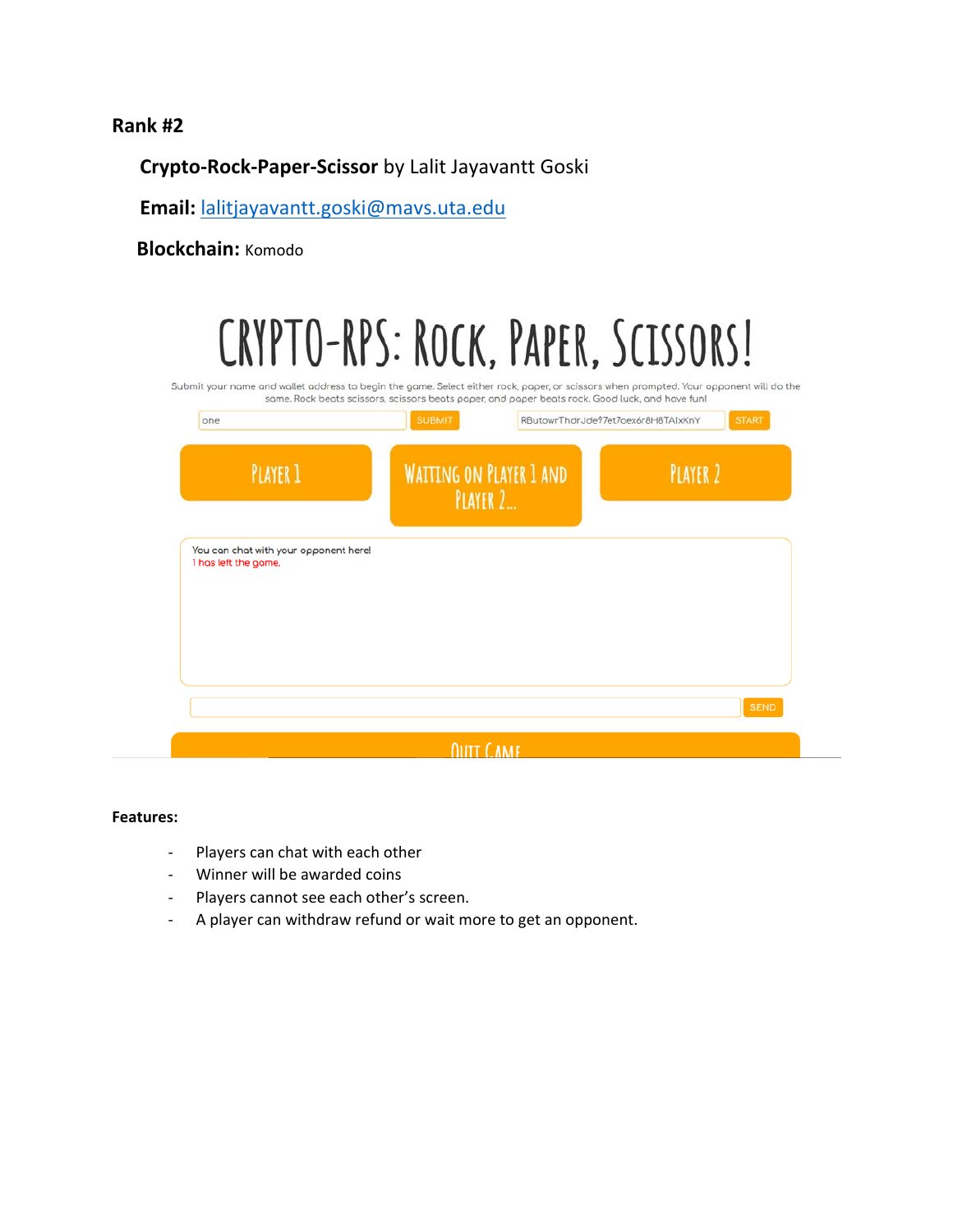**Hangman** by Binaya Khadka: (Category: **Trivia Game** with Blockchain) Email: binaya.khadka@mavs.uta.edu

**Blockchain:** Komodo



- ‐ A trivia game where player needs to guess Movie name or Movie Dialogues or Songs. If players make certain number of mistakes while guessing, they lose.
- ‐ Winner gets the wining reward (coins).
- ‐ Good GUI, need to work on chain‐integration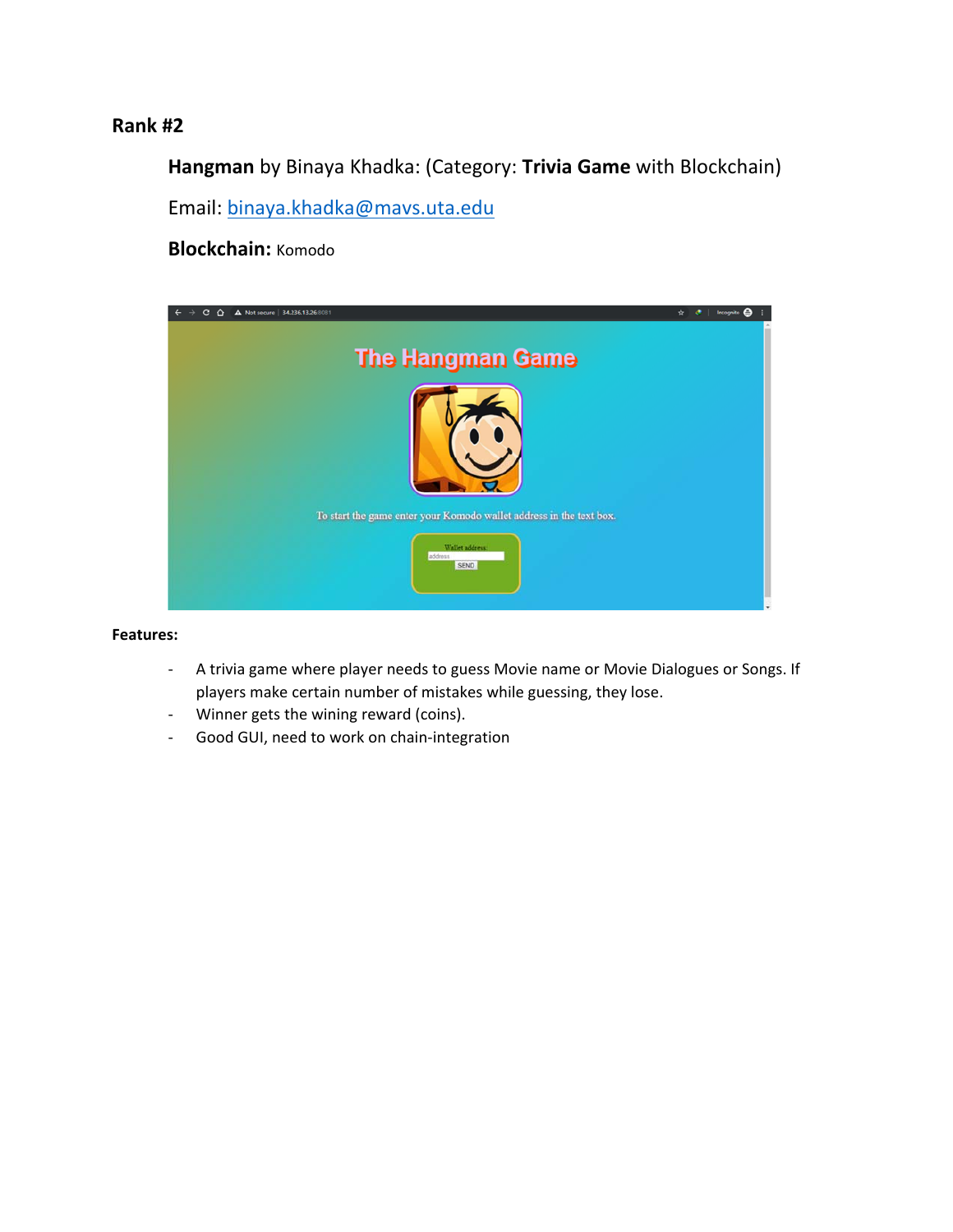## **Connect 4‐Komodo** by Sidharth Raj

**Email:** sidharth.raj@mavs.uta.edu

**Blockchain:** Komodo



- ‐ Connect4 game with AI
- ‐ Competitive match with AI
- ‐ Transaction using WALRUSCOIN Komodo Chain.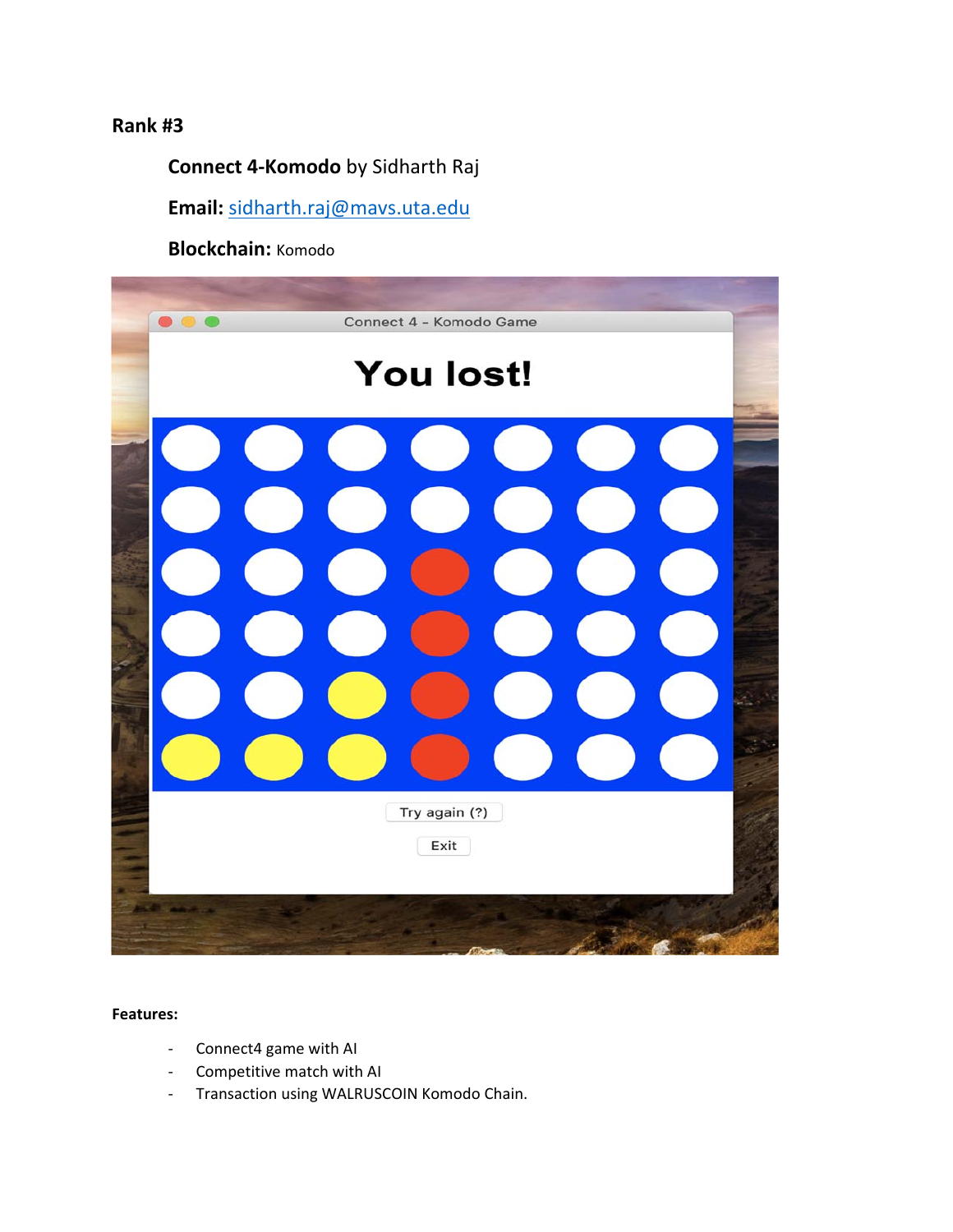## **Blockchain‐Business**

## **Rank #1**

**Wine & Cheese** by Aman Arora: (Category: **Business** Application for Blockchain):

**Email:** aman.arora@mavs.uta.edu

## **Blockchain:** Ethereum

|                                   | Tracking the Journey of the Bottle |
|-----------------------------------|------------------------------------|
| <b>Register New Yard</b>          |                                    |
| Yard Id                           |                                    |
| 1                                 |                                    |
| <b>WineYard Name</b>              |                                    |
| Aman's WineYard                   |                                    |
| <b>Yard Description</b>           |                                    |
| Great WineYard in middle of Texas |                                    |
| <b>Yard Location</b>              |                                    |
| Arlington                         |                                    |
| Yard Longitude                    |                                    |
| $-68.239770$                      |                                    |
| <b>Yard Latitude</b>              |                                    |
| 121.341490                        |                                    |

### **Wine Chain**

- ‐ Built on Ethereum, Users can check the origin of Wine and Cheese
- ‐ User puts‐in product parameters on a web app which creates an hash and puts it on the blockchain.
- ‐ Language used: Solidity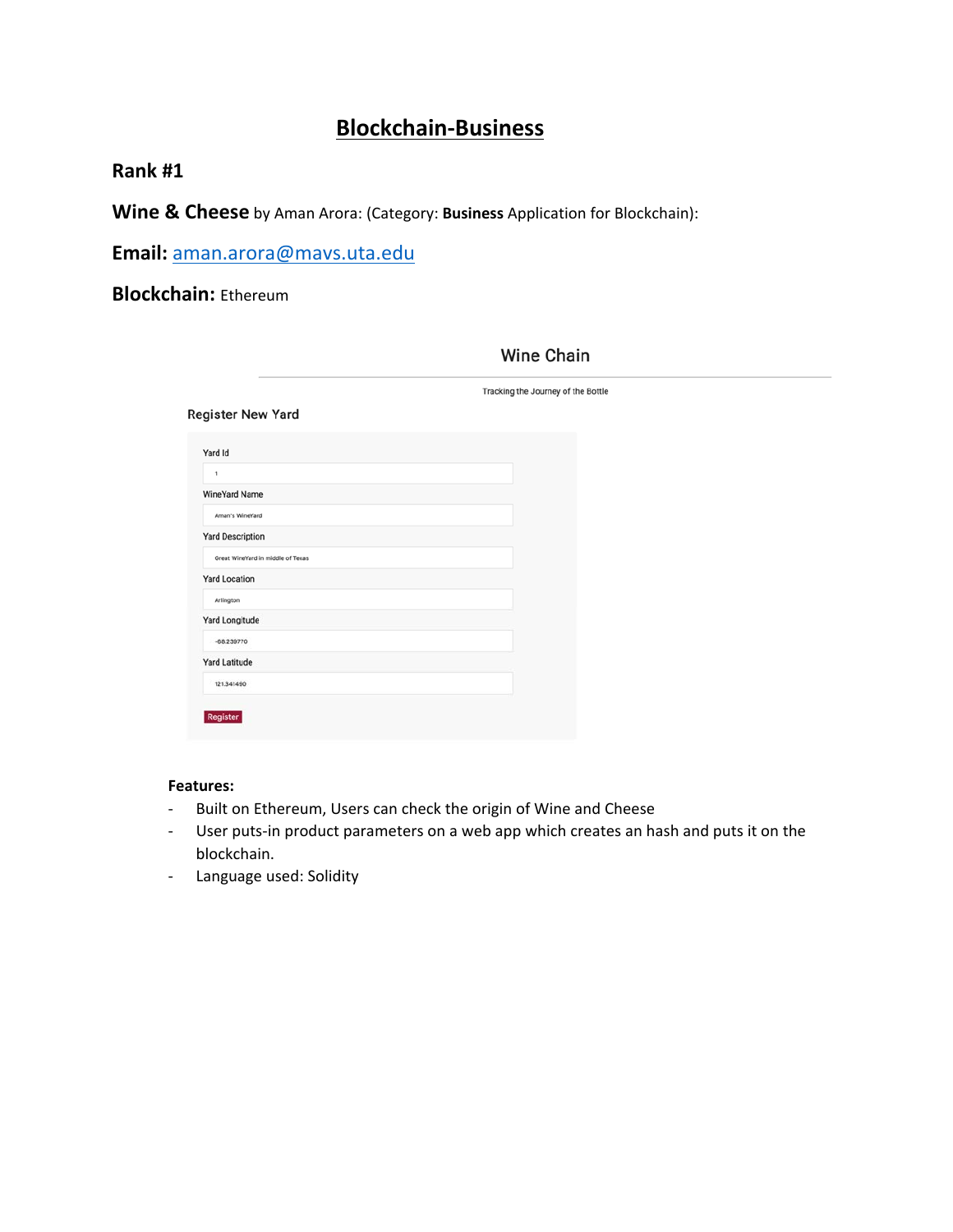**ParkChain** by Roopam Sharma

**Email:** roopam.sharma@mavs.uta.edu

**Blockchain:** Komodo

| Dogs vs. Cats   Kaggie X  <br>C © Not secure   35.196.228.140.3001 |                                          | co Defining a ConvViet to X   © Course 1 - Part 6 - Le X   © Convolutions Sidebar   X   © Exercise 3 - Question   X   6 Mail - Sharma, Roopa   X   ⊙ Park Chain | $\boldsymbol{\times}$<br>в<br>$\mathbf{O} = \frac{1}{\mathbf{R}} \sum_{i=1}^{n} \mathbf{E} \mathbf{A}^{T} \mathbf{A}^{T} \mathbf{B}^{T} \mathbf{A}^{T} \mathbf{A}^{T} \mathbf{A}^{T} \mathbf{A}^{T} \mathbf{A}^{T} \mathbf{A}^{T} \mathbf{A}^{T} \mathbf{A}^{T} \mathbf{A}^{T} \mathbf{A}^{T} \mathbf{A}^{T} \mathbf{A}^{T} \mathbf{A}^{T} \mathbf{A}^{T} \mathbf{A}^{T} \mathbf{A}^{T} \mathbf{A}^{T} \mathbf{A}$ |
|--------------------------------------------------------------------|------------------------------------------|-----------------------------------------------------------------------------------------------------------------------------------------------------------------|--------------------------------------------------------------------------------------------------------------------------------------------------------------------------------------------------------------------------------------------------------------------------------------------------------------------------------------------------------------------------------------------------------------------|
| ParkChain                                                          |                                          |                                                                                                                                                                 |                                                                                                                                                                                                                                                                                                                                                                                                                    |
|                                                                    |                                          | Create a new account                                                                                                                                            |                                                                                                                                                                                                                                                                                                                                                                                                                    |
|                                                                    |                                          | Roopam                                                                                                                                                          |                                                                                                                                                                                                                                                                                                                                                                                                                    |
|                                                                    |                                          | Enter Password again<br>Enter a public address to receive signup bonus<br>Register<br>Login                                                                     |                                                                                                                                                                                                                                                                                                                                                                                                                    |
|                                                                    |                                          |                                                                                                                                                                 |                                                                                                                                                                                                                                                                                                                                                                                                                    |
|                                                                    |                                          |                                                                                                                                                                 |                                                                                                                                                                                                                                                                                                                                                                                                                    |
|                                                                    |                                          |                                                                                                                                                                 |                                                                                                                                                                                                                                                                                                                                                                                                                    |
| O Type here to search<br>₩                                         | P.<br>g.<br>Ei.<br><b>B</b><br>$\bullet$ | $\circ$<br>$\mathbf{a}$<br>$\bullet$                                                                                                                            | $R^R$ $\land$ (2, 4) ENG $^{12.12 \text{ PM}}_{5/13/2019}$<br>勖                                                                                                                                                                                                                                                                                                                                                    |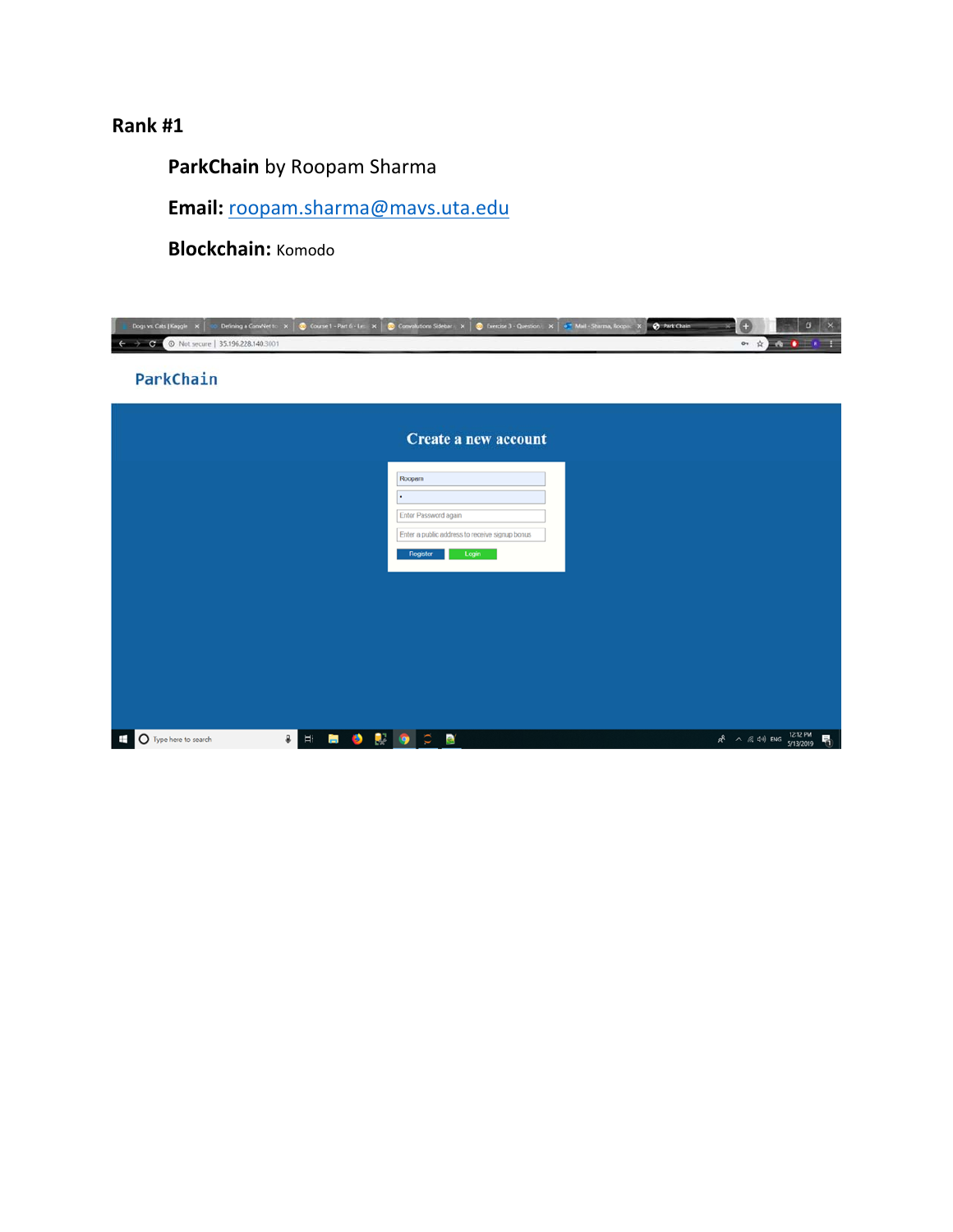

- ‐ People can park in parking spots and pay by using bitcoins
- ‐ Transaction Id Validation (Parking reservation successful only if valid transaction Id is provided)
- ‐ New address can be generated each time generate button is clicked for sending money.
- ‐ QR code generated for the Mobile Apps
- ‐ People can receive sign up bonus while registration.
- ‐ Parking history is maintained.
- ‐ Users can register, login and logout from system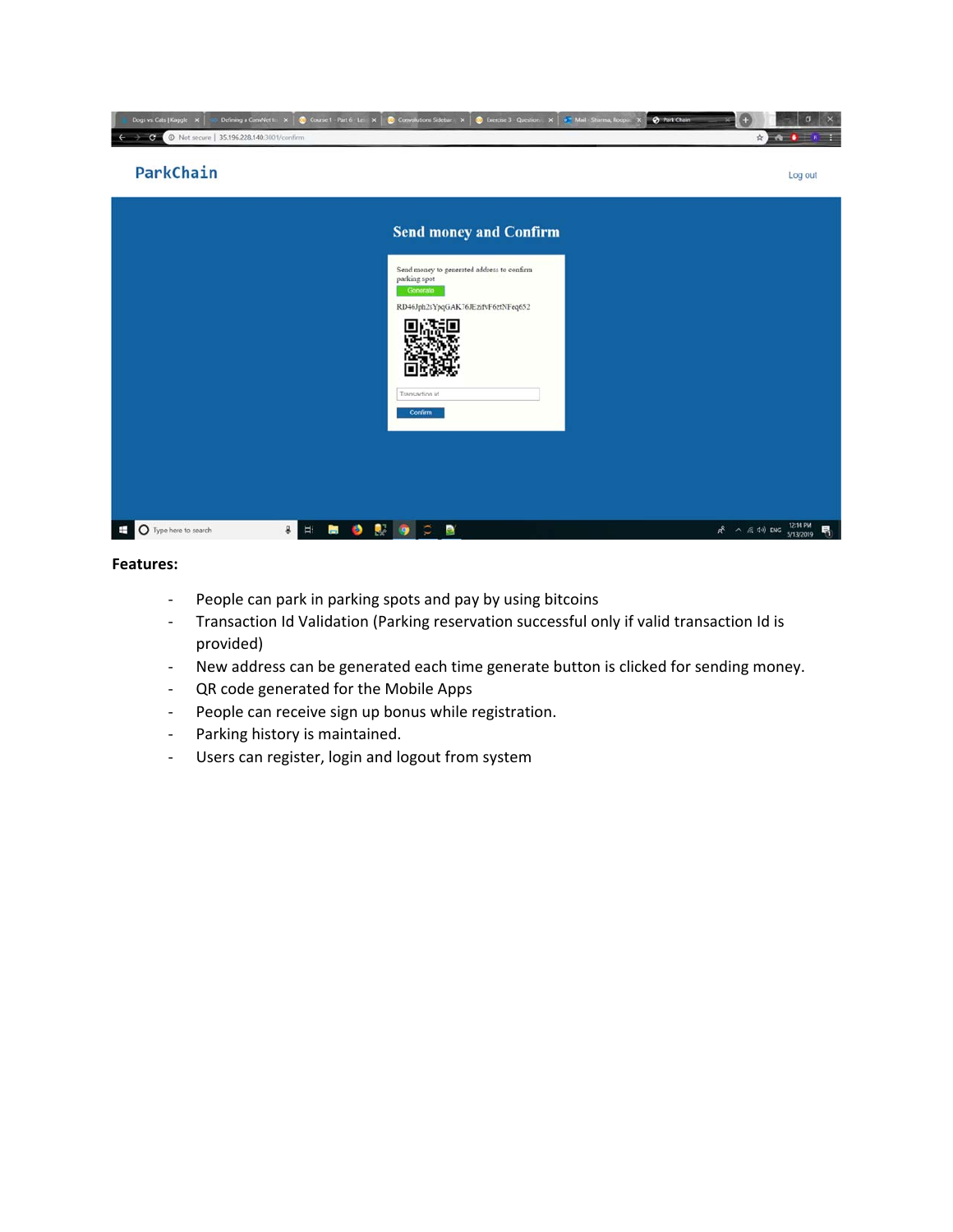## **BLOCKCHAIN IN IOT AND SUPPLY CHAIN** by Chirag Shah

**Email:** chiraghareshkum.shah@mavs.uta.edu

### **Blockchain:** Komodo

| O KOMODO |                                                                                                                                                     |                 | Supply Chain Management System                                                             |
|----------|-----------------------------------------------------------------------------------------------------------------------------------------------------|-----------------|--------------------------------------------------------------------------------------------|
|          | Vendors                                                                                                                                             | <b>Messages</b> | Asset Node Address: 127.0.0.1:9732<br>Add node »                                           |
|          | On receving ACKNOWLEDGEMENT from IOT devices at<br>material gates release funds to repective vendors<br>address's based on Smart Contracts created. |                 | <b>Current Balance</b>                                                                     |
|          | Current vendors in queue and awaiting Check-In at<br><b>Materials Gate for Inventory Audits.</b>                                                    |                 | Balance that is maintained by the organization on its<br><b>BLOCKCHAIN Wallet Address.</b> |
|          | · Bridgestone -- Tyres<br>Send BTS =                                                                                                                |                 | Get Balance = Get Wallet Info =                                                            |
|          | . NGK Spark Plug Co. -- Spark Plugs<br>Send BTS -                                                                                                   |                 | Balance: 0.601                                                                             |
|          | · Bose Corp -- Speakers<br>Send BTS =                                                                                                               |                 | Chain Information:<br>Wallet Version: 60000                                                |
|          | · GreenKraft Inc -- Fuel Systems & Engines                                                                                                          |                 | Balance: 0.803<br>Unconfirmed Balance: 0                                                   |
|          | Send BTS -<br>· Vystar Corp -- Toppers                                                                                                              |                 | Immature Balance: 0<br>TxCount: 98                                                         |
|          | Send BTS -<br>· Anonymous vendor -- xyz Material                                                                                                    | View details »  | Keypoololdest: 1550902264<br>Keypoolsize: 101                                              |
|          | Client Address:                                                                                                                                     |                 | Paytxlee: 0<br>Seedlo:                                                                     |
|          | Arnount:<br>Send BTS »                                                                                                                              |                 | cd95ed8ebe55999726cdbf98c59068b0dd493464bc7998435db928402ab97fd8                           |
|          | Load More >>                                                                                                                                        |                 |                                                                                            |

- ‐ The combination of IoT and Blockchain will effectively reduce the friction in Supply Chain Management mainly eliminating central third‐party entities.
- ‐ Currently, simple transactions involved in industries with multiple clients/vendors have lengthy procedures. These can be automated using Smart Contracts and distributed ledgers. The contracts can be recorded publicly for reliability.
- ‐ End‐2‐End visibility across multiple clients in supply chains is possible. Blockchain based framework will ensure that all the involved parties/clients can access the data in real‐time.
- ‐ It is also possible to capture the information or data that is received from IoT devices such time, location, etc. to further complement data integrity and security.